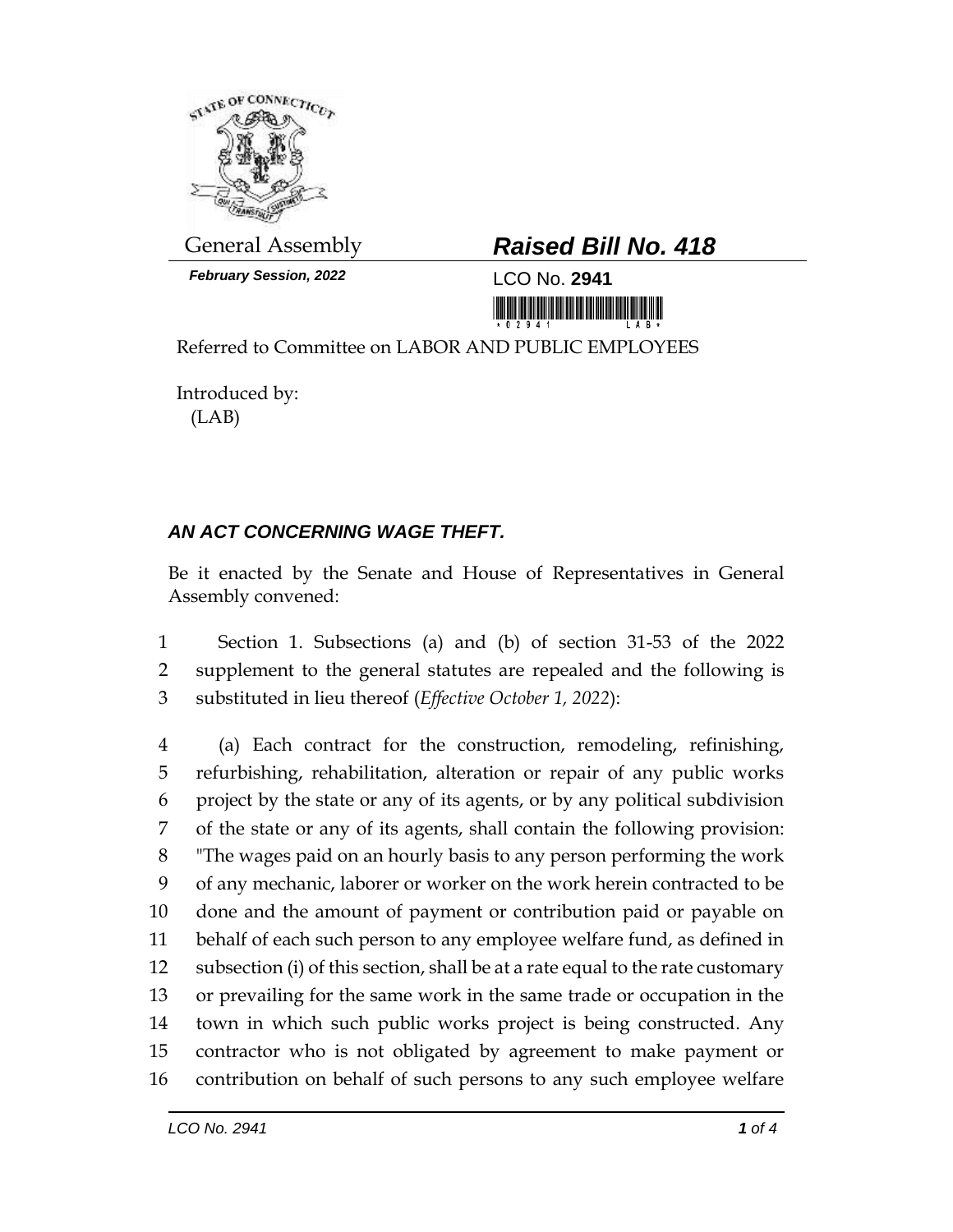fund shall pay to each mechanic, laborer or worker as part of such person's wages the amount of payment or contribution for such person's classification on each pay day."

 (b) **[**Any**]** If the commissioner, upon inspection or investigation of a complaint, believes that a contractor or subcontractor **[**who**]** has knowingly or wilfully **[**employs**]** employed any mechanic, laborer or worker in the construction, remodeling, refinishing, refurbishing, rehabilitation, alteration or repair of any public works project for or on behalf of the state or any of its agents, or any political subdivision of the 26 state or any of its agents, at a rate of wage on an hourly basis that is less than the rate customary or prevailing for the same work in the same trade or occupation in the town in which such public works project is being constructed, remodeled, refinished, refurbished, rehabilitated, altered or repaired, or who **[**fails**]** has failed to pay the amount of payment or contributions paid or payable on behalf of each such person to any employee welfare fund, or in lieu thereof to the person, as provided by subsection (a) of this section, such contractor or subcontractor shall be issued a citation and fined **[**not less than two thousand five hundred dollars but not more than**]** five thousand dollars for each offense and (1) for the first violation, shall be disqualified from 37 bidding on contracts with the state or any political subdivision  $(\underline{A})$  until the contractor or subcontractor has made full restitution of the back wages owed to such persons, and (B) for an additional six months thereafter, **[**and**]** (2) for any subsequent **[**violations**]** violation, shall be disqualified from bidding on contracts with the state or any political 42 subdivision  $(A)$  until the contractor or subcontractor has made full restitution of the back wages owed to such persons, and (B) for not less 44 than an additional two years thereafter, and (3) for more than one violation within a five-year period, the commissioner shall refer the matter to the Attorney General, who may institute a civil action to recover any unpaid wages, plus interest. The Attorney General may file an action to enjoin such conduct and debar the contractor for up to five 49 years from the date on which the action is filed. Each citation issued by 50 the commissioner pursuant to this subsection shall be in writing and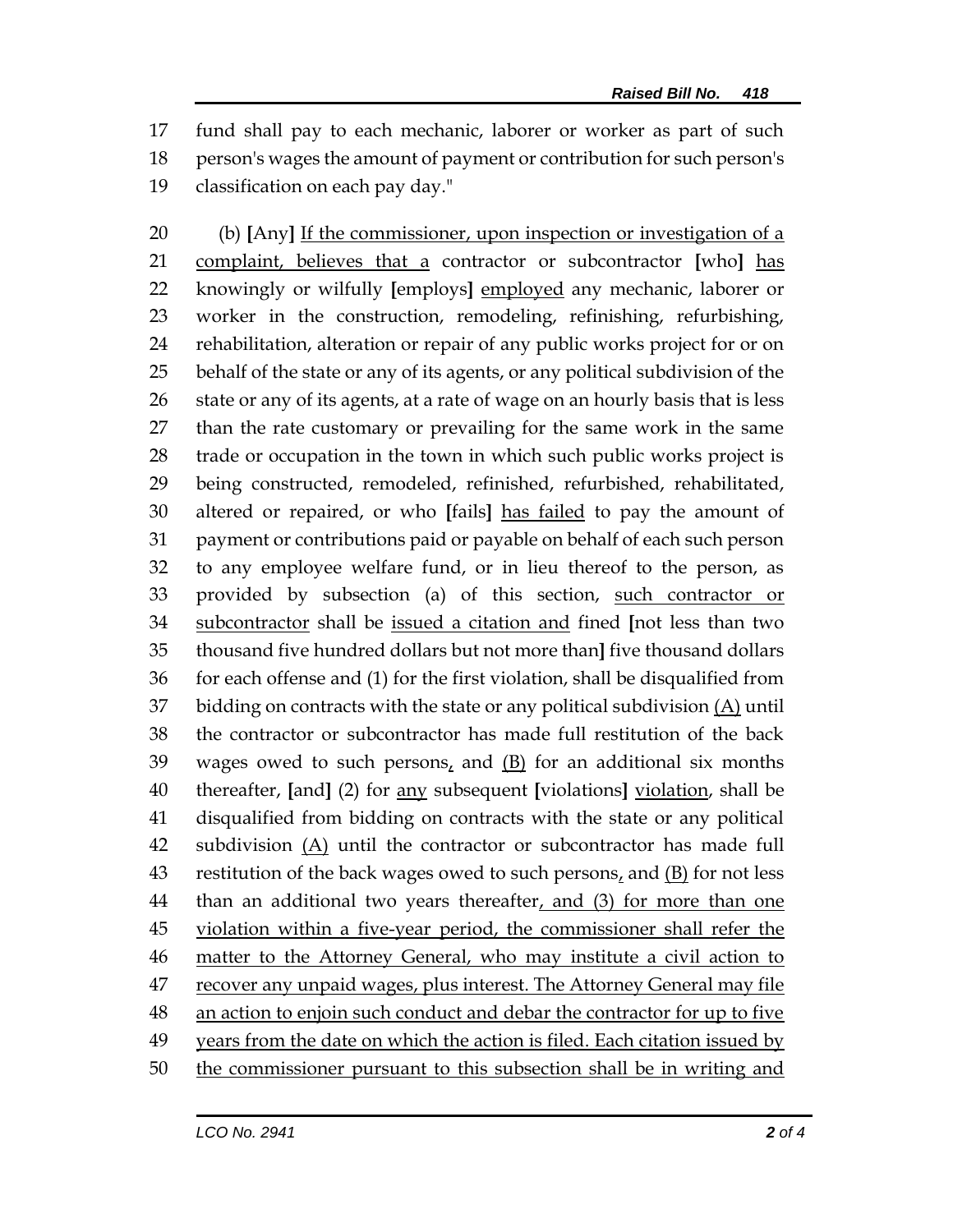shall specifically describe the nature of the violation. Any contractor or subcontractor issued a citation pursuant to this subsection may request 53 a hearing before the commissioner. Such request shall be made in writing to the commissioner not later than ten days after the issuance of the citation. The commissioner shall grant such request for a hearing if such request includes a dispute of the material facts that resulted in the 57 issuance of the citation. Such hearing shall be conducted in accordance with the provisions of chapter 54. In addition, if it is found by the contracting officer representing the state or political subdivision of the state that any mechanic, laborer or worker employed by the contractor or any subcontractor directly on the site for the work covered by the contract has been or is being paid a rate of wages less than the rate of wages required by the contract to be paid as required by this section, the state or contracting political subdivision of the state may (A) by written or electronic notice to the contractor, terminate such contractor's right to proceed with the work or such part of the work as to which there has been a failure to pay said required wages and to prosecute the work to completion by contract or otherwise, and the contractor and the contractor's sureties shall be liable to the state or the contracting political subdivision for any excess costs occasioned the state or the contracting political subdivision thereby, or (B) withhold payment of money to the contractor or subcontractor. The contracting department of the state or the political subdivision of the state shall, not later than two days after taking such action, notify the Labor Commissioner, in writing or electronically, of the name of the contractor or subcontractor, the project involved, the location of the work, the violations involved, the date the contract was terminated, and steps taken to collect the required wages.

This act shall take effect as follows and shall amend the following sections:

| Section 1 | $\vert$ October 1, 2022 | $31-53(a)$ and (b) |
|-----------|-------------------------|--------------------|
|           |                         |                    |

## *Statement of Purpose:*

To: (1) Allow the Labor Commissioner to issue fines and citations to contractors and subcontractors who violate the state's prevailing wage laws; and (2) permit the Attorney General to commence a civil action